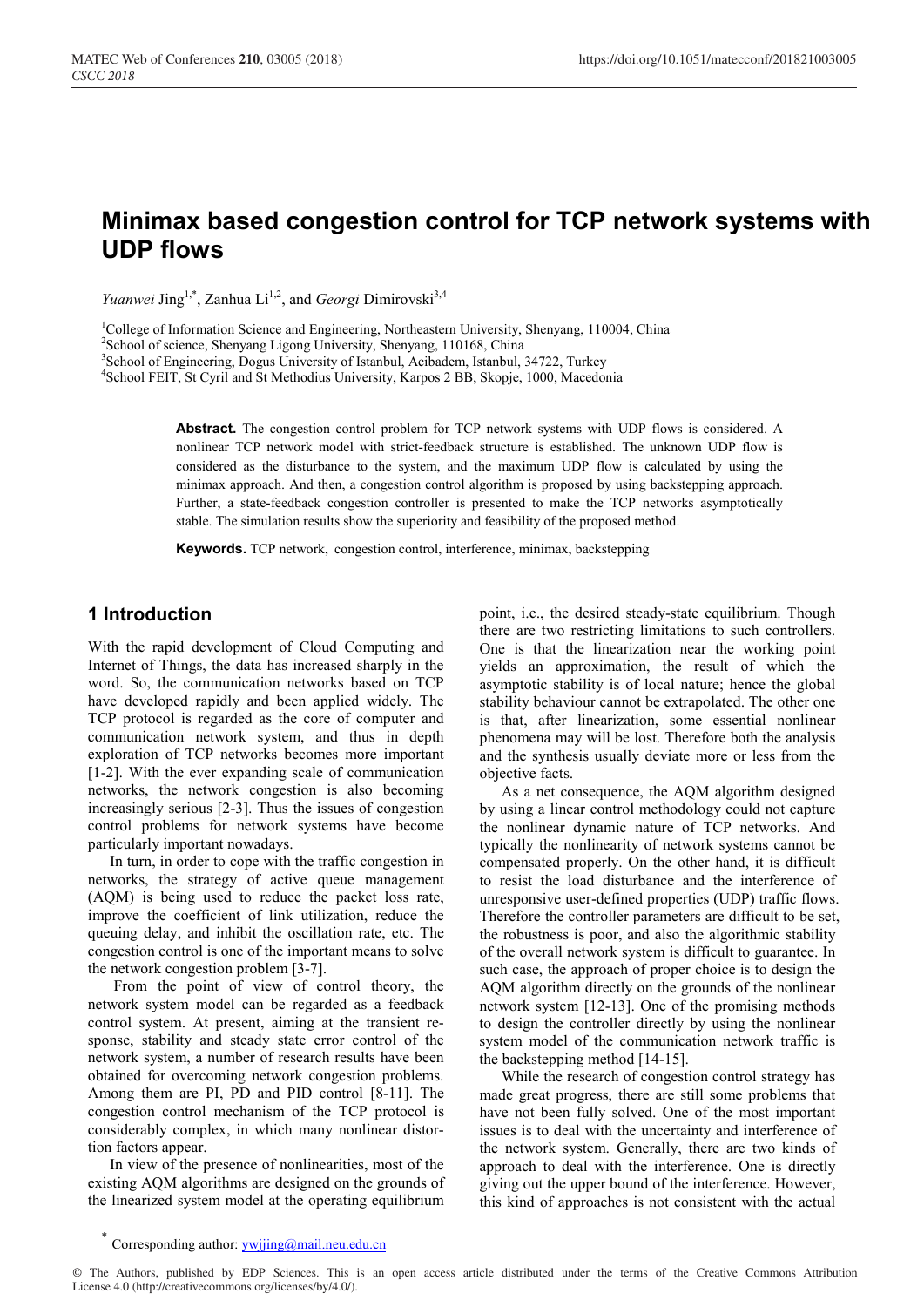situation, for the interference is often difficult to measure accurately and thus often uncertain. It is also difficult to determine the upper bound of the uncertainty of the network system. The other is shrinking the interference items in the process of designing controllers, which will strengthen the assumptions.

The idea of minimax optimum control can be used to avoid the limitations and conservatism of the methods mentioned above, which is an effective method to suppress interference [16-17]. Compared with other existing methods, the minimax control method is aimed at calculate the worst case interference and uncertainty, and then discuss how to achieve the controlled stability and performance of the system. This is being carried out by making the integrated index minimum with regard to the system state error, the control energy consumption, the interference, and the uncertainty during the whole processing time.

A nonlinear AQM algorithm based on backstepping and minimax is proposed in this paper on the grounds of a suitable nonlinear dynamic model of TCP network system with actual situation of UDP flow interference. The rest of this paper is arranged as follows. Section 2 illustrates the representation of TCP network with unresponsive UDP flows. The design of backstepping controller based on the minimax idea is presented in Section 3. Then in Section 4, there are presented the simulation experiments with two illustrative examples. Thereafter conclusion and references are presented.

## **2 State space representation of network**

Consider the dynamic model of TCP network system as follows [8].

$$
\dot{W}(t) = \frac{1}{R(t)} - \frac{W(t)W(t - R(t))}{2R(t)} p(t - R(t))
$$

$$
\dot{q}(t) = \frac{N(t)}{R(t)} W(t) - C
$$
\n(1)

where,  $W(t)$  is the window size of TCP source,  $q(t)$  is the instantaneous queue length of the router,  $N(t)$  is the TCP network load, *C* is the link bandwidth being a constant,  $R(t)$  is the round-trip time and satisfies

$$
R(t) = \frac{q(t)}{C} + T_p,
$$

 $T_p$  is the propagation delay, and  $p(t)$  is the probability of congestion indication at the update step and takes value in the interval [0,1].

In order to use the control theory to discuss the congestion control problem, the state space expression of the TCP network should be given. Taking the queue length and the window size as the state variables and the congestion indication probability as the control input of the network system, let

$$
x_1 = q(t) - q_d, \quad x_2 = W(t), \quad u(t) = p(t).
$$

## where  $q_d$  is the expected queue length.

Denote  $\mathbf{x} = (x_1, x_2)^\text{T}$ . Then, neglecting system delay, the system (1) can be rewritten in the state equation as

$$
\dot{x}_1 = a(t)x_2 - C \n\dot{x}_2 = f(t) + g(t, \mathbf{x})u(t) \ny = kx_1
$$
\n(2)

where, *k* is the output parameter, and

$$
a(t) = \frac{N(t)}{R(t)}, \quad f(t) = \frac{1}{R(t)}, \quad g(t, \mathbf{x}) = -\frac{x_2^2}{2R(t)},
$$

The system of differential equation (2) is in the lowertriangular form, which can be dealt with by using the back-stepping control design method [14].

If we consider the situation with the UDP flow interference [1], an interference item should be added to the above system reo=presentation model. Then we have

$$
\dot{W}(t) = \frac{1}{R(t)} - \frac{W(t)W(t - R(t))}{2R(t)} p(t - R(t)) + \rho U(t, W, q)
$$
  

$$
\dot{q}(t) = \frac{N(t)}{R(t)} W(t) - C
$$
\n(3)

where,  $U(t, W, q)$  is the UDP flow interference and  $\rho$  is the interference coefficient. The state space model of (3) is as follows.

$$
\dot{x}_1 = a(t)x_2 - C
$$
  
\n
$$
\dot{x}_2 = f(t) + g(t, \mathbf{x})u(t) + \rho \omega(t, \mathbf{x})
$$
\n
$$
y = kx_1
$$
\n(4)

where term  $\omega(t, x)$  represents the system disturbance, *i.e.* the UDP flow interference *U* (*t*, *r*, *q*).

The purpose of the research is to design a controller to make *x*<sup>1</sup> and *x*<sup>2</sup> tending to their expected values, *i.e.*, stabilizing the TCP network system (2) or (4) at their equilibrium points.

# **3 Backstepping controller design**

In this section, we deal with the problem on designing backstepping controller to the system (2) and system (4) respectively.

### **3.1 Case without interference**

According to the design idea of the backstepping method, firstly consider the subsystem with state variable  $x_1$  of the system (2). Define the state transformation as follows

$$
e_1 = x_1 \ne_2 = x_2 - x_2^*
$$
\n(5)

Then the subsystem becomes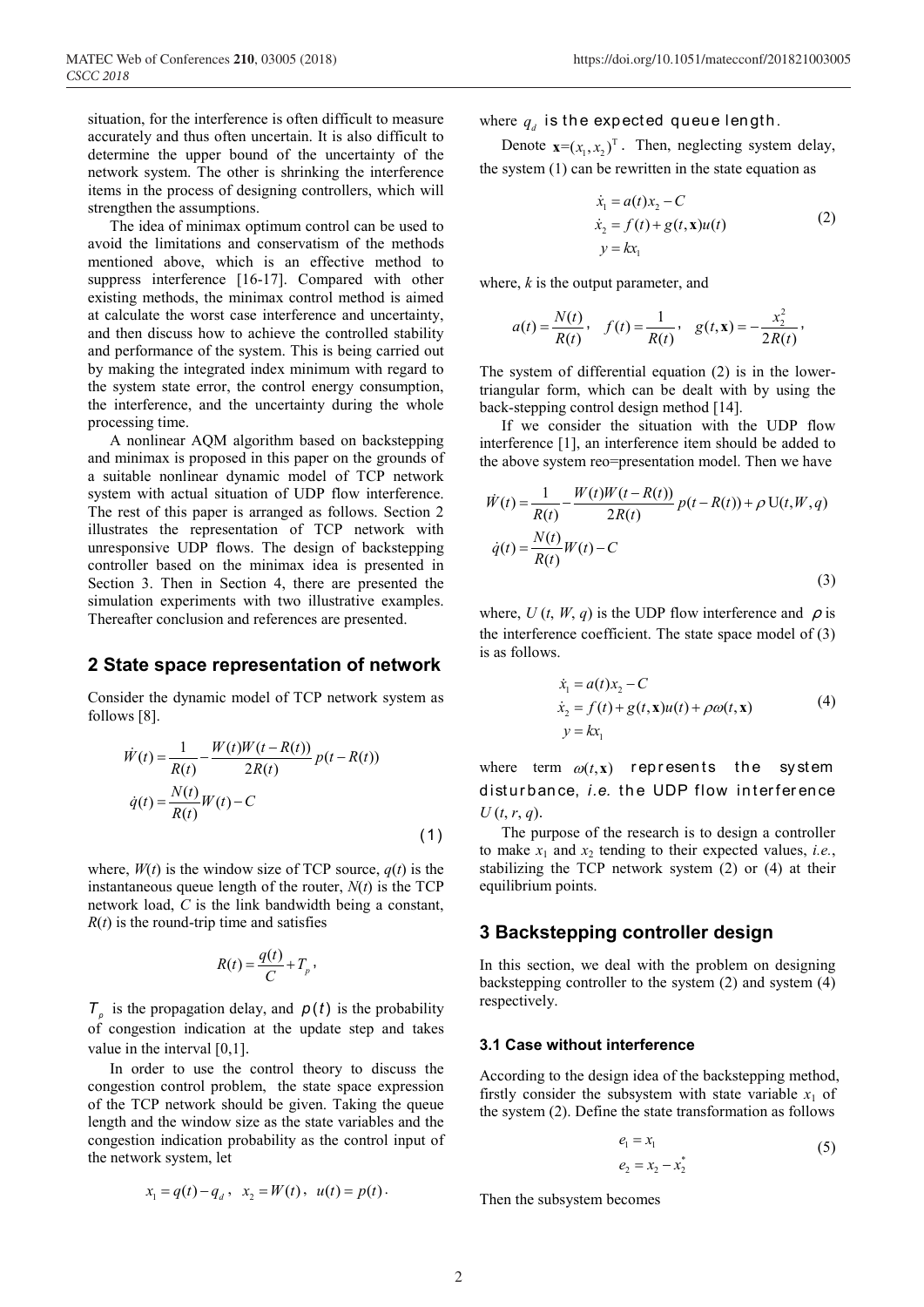$$
\dot{e}_1 = \dot{x}_1 = a(t)x_2 - C \n= a(t)(e_2 + x_2^*) - C
$$
\n(6)

where,  $x_2^*$  represents the virtual control variable of the subsystem  $(6)$ ,  $e_2$  represents the error variable between the system state  $x_2$  and the virtual control  $x_2^*$ .

## *3.1.1 Step 1*

The aim of this step is to design virtual feedback control  $x_2^*$  making  $e_1 \rightarrow 0$ . Thus select the following Lyapunov function

$$
V_1 = \frac{1}{2}\alpha e_1^2, \quad \alpha > 0.
$$
 (7)

The derivative of  $V_1$  to the time  $t$  along the trajectory of the subsystem (6) is

$$
\dot{V}_1 = \alpha e_1 \dot{e}_1 \n= \alpha e_1 [a(t)(e_2 + x_2^*) - C] \n= \alpha a(t) e_1 e_2 + \alpha a(t) e_1 x_2^* - \alpha e_1 C.
$$
\n(8)

Choose an appropriate virtual control law as

$$
x_2^* = -\frac{1}{a(t)}(l_1 e_1 + C)
$$
\n(9)

to make  $\dot{V}_1 < 0$ , where  $I_1$  is a positive design parameter.

Substituting (9) into (8) yields

$$
\dot{V}_1 = -l_1 \alpha e_1^2 + \alpha a(t) e_1 e_2. \tag{10}
$$

If  $e_2=0$ , we can see that

$$
\dot{V}_1 = -l_1 \alpha e_1^2 < 0
$$

and the state  $e_i$  is asymptotically stable. In general, the state  $e_2$  cannot be guaranteed to be zero. So we need to consider the subsystem with state variable  $x_2$ and design the control  $u$  to make the error state variable  $e_2$  having the expected asymptotic stability.

#### *3.1.2 Step 2*

In this step, we design a feedback control *u* making the state equation

$$
\dot{e}_2 = \dot{x}_2 - \dot{x}_2^*
$$
  
=  $f(t) + g(t, \mathbf{x})u(t) + l_1 x_2 - \frac{C}{a(t)}$  (11)

asymptotically stable at  $e_2=0$ .

Construct a Lyapunov function

$$
V_2 = V_1 + \frac{1}{2}\beta e_2^2, \quad \beta > 0.
$$
 (12)

The derivative of  $V_2$  to the time *t* along the trajectory of the system  $(6)$  and  $(11)$  is

$$
\dot{V}_2 = \dot{V}_1 + \beta e_2 \dot{e}_2 \n= -l_1 \alpha e_1^2 + \alpha a(t) e_1 e_2 \n+ \beta e_2[f(t) + g(t, \mathbf{x})u(t) + l_1 x_2 - \frac{C}{a(t)}] \n= -l_1 \alpha e_1^2 + \beta e_2 [\frac{\alpha}{\beta} a(t) e_1 + f(t)] \n+ \beta e_2[g(t, \mathbf{x})u(t) + l_1 x_2 - \frac{C}{a(t)}].
$$
\n(13)

If the control law is designed as

$$
u(t) = -\frac{1}{g(t, \mathbf{x})} \left[ \frac{\alpha}{\beta} a(t) e_1 + f(t) + l_1 x_2 - \frac{C}{a(t)} + l_2 e_2 \right]
$$
\n(14)

where  $l_2$  is a positive design parameter. We can get

$$
\dot{V}_2 = -l_1 \alpha e_1^2 - l_2 \beta e_2^2 < 0 \tag{15}
$$

From the analytic induction above, we know that the system (2) is asymptotically stable under the designed controller, and then the system (1) realizes the active queue management congestion control.

#### **3.2 Case with UDP flow interference**

Consider the state space model of TCP network system with UDP flow interference described in equation (4). We also use the backstepping method to deal with the problem.

Consider the subsystem with state variable  $x_1$  of the system (4) firstly. Define the state transformation as same as in equation (5). The subsystem becomes

$$
\dot{e}_1 = a(t)x_2 - C = a(t)(e_2 + x_2^*) - C \tag{16}
$$

where,  $x_2^*$  represents the virtual control variable of the subsystem (16). The meaning of  $e_2$  is as same as in (6). The backstepping design process is divided into two- step stages.

The first step is to design the virtue control to the subsystem (16). The design idea is similar to that of subsubsection 3.1.1, and it is omitted here.

We Proceed straight into the second step design. Our aim is to design a feedback control law *u* making the state equation

$$
\dot{e}_2 = \dot{x}_2 - \dot{x}_2^* = f(t) + g(t, \mathbf{x})u(t) + \rho\omega(t, \mathbf{x}) + l_1 x_2 - \frac{C}{a(t)}
$$
\n(17)

asymptotically stable at  $e_2=0$ .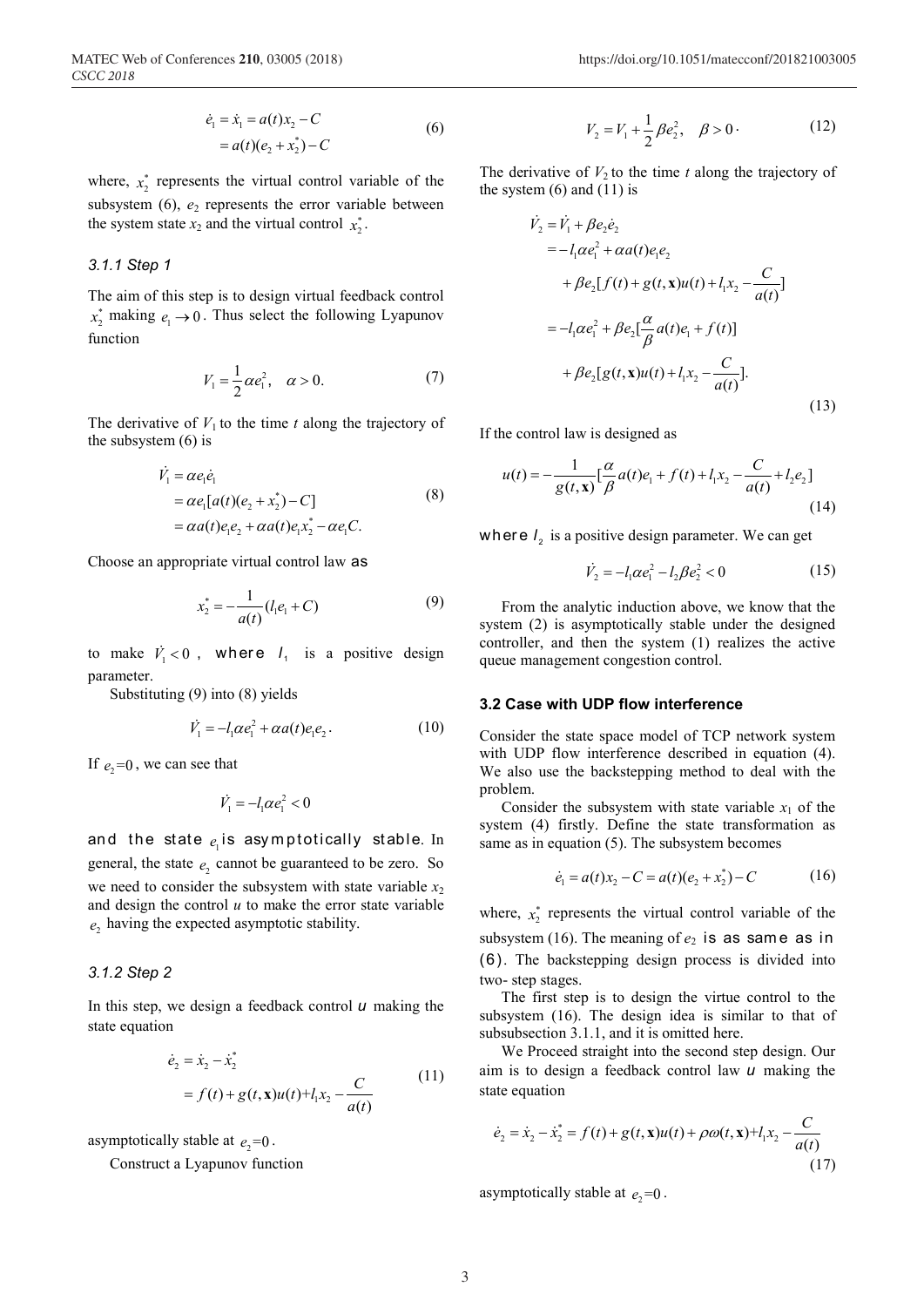Construct a Lyapunov function

$$
V_2 = V_1 + \frac{1}{2}\beta e_2^2, \quad \beta > 0.
$$
 (18)

The derivative of  $V_2$  to the time *t* along the trajectory of the system  $(16)$  and  $(17)$  is

$$
\dot{V}_2 = \dot{V}_1 + \beta e_2 \dot{e}_2 \n= -l_1 \alpha e_1^2 + \alpha a(t) e_1 e_2 \n+ \beta e_2 [f(t) + g(t, x)u(t) + \rho \omega(t, x) + l_1 x_2 - \frac{C}{a(t)}] \n= -l_1 \alpha e_1^2 + \beta e_2 [\frac{\alpha}{\beta} a(t) e_1 + f(t) + g(t, x)u(t)] \n+ \beta e_2 [\rho \omega(t, x) + l_1 x_2 - \frac{C}{a(t)}].
$$
\n(19)

The unknown interference term  $\omega(t, x)$  appears in equation (19). So we cannot directly design the control law like as equation (14). We have to deal with the disturbance before designing controller. There are two ways of interference treatment generally. One is that the upper bound of interference is assumed artificially. But the interference is often difficult to measure accurately and is often uncertain. Therefore, such way may not be in accordance with physical reality.

The other way is to reduce the interference related items in the Lyapunov function during the design of controller, which will lead to hypothetical condition enhancement.

To avoid the limitations and conservatism mentioned above, prior to the design of the controller, we first deal with the interference terms based on the minimax theory. That is, the worst effect of interference on the system will be calculated.

Consider the following index performance

$$
J = \frac{1}{2} \int_0^\infty (y^2 - \gamma \omega^2) dt
$$
 (20)

where,  $\gamma > 0$  is the interference suppression constant. In order to calculate the worst interference, the following critical function is constructed

$$
\phi = \dot{V}_2 + \frac{1}{2} (y^2 - \gamma \omega^2)
$$
 (21)

Substituting (19) into (21) yields

$$
\phi = -l_1 \alpha e_1^2 + \beta e_2 \left[ \frac{\alpha}{\beta} a(t) e_1 + f(t) + g(t, x) u(t) \right]
$$
  
+ 
$$
\beta e_2 [\rho \omega(t, x) + l_1 x_2 - \frac{C}{a(t)}] + \frac{1}{2} (y^2 - \gamma \omega^2).
$$
 (22)

The first derivative of  $\phi$  about  $\omega$  is

$$
\frac{\partial \phi}{\partial \omega} = \beta \rho e_2 - \gamma \omega. \tag{23}
$$

Let it be zero. We obtain

$$
\omega^*(t, \mathbf{x}) = \frac{\beta \rho}{\gamma} e_2.
$$
 (24)

Then we can get the second derivative of  $\phi$ , which is less than zero.

$$
\frac{\partial^2 \phi}{\partial \omega^2} = -\gamma < 0. \tag{25}
$$

It can be seen, from the discussion above, that  $\phi$  has the maximum value at  $\omega^*(t, \mathbf{x})$ , *i.e.* 

$$
\max_{\omega} \phi = \dot{V}_2(\omega^*) + \frac{1}{2} (y^2 - \gamma (\omega^*)^2). \tag{26}
$$

For the critical function (21), the maximum value is

$$
\max_{\omega} \phi = \max_{\omega} [\dot{V}_2 + \frac{1}{2} (y^2 - \gamma \omega^2)].
$$
 (27)

Integrating both sides of (27) simultaneously yields

$$
\max \int_0^\infty \phi dt = \max \left[ \int_0^\infty \dot{V}_2 dt + \frac{1}{2} \int_0^\infty (y^2 - \gamma \omega^2) dt \right] \tag{28}
$$

Let

$$
\overline{\phi} = \int_0^\infty \phi dt \tag{29}
$$

Then

$$
\max_{\omega} \overline{\phi} = \max_{\omega} [V_2(\infty) - V_2(0) + J] \tag{30}
$$

It means that  $\max \overline{\phi}$  is equivalent to  $\max J$ . Therefore, ω ω  $\omega^*(t, x)$  that makes the critical function  $\phi$  get the maximum also makes the index performance *J* get the maximum. Then we can say that  $\omega^*(t, \mathbf{x})$  is the worst disturbance to the system.

Substituting the worst interference  $\omega^*(t, x)$  into the derivative of  $V_2$ , the equation (19), we have

$$
\dot{V}_2 = -l_1 \alpha e_1^2 + \beta e_2 \left[ \frac{\alpha}{\beta} a(t) e_1 + f(t) + g(t, \mathbf{x}) u(t) \right]
$$
  
+ 
$$
\beta e_2 \left[ \frac{\beta \rho^2}{\gamma} e_2 + l_1 x_2 - \frac{C}{a(t)} \right].
$$
 (31)

If the control law is designed as

$$
u(t) = -\frac{1}{g(t, \mathbf{x})} \left[ \frac{\alpha}{\beta} a(t) e_1 + f(t) + \frac{\beta \rho^2}{\gamma} e_2 \right] - \frac{1}{g(t, \mathbf{x})} \left[ l_1 x_2 - \frac{C}{a(t)} + l_2 e_2 \right]
$$
 (32)

where  $l_2$  is a positive design parameter, we can get

$$
\dot{V}_2 = -l_1 \alpha e_1^2 - l_2 \beta e_2^2 < 0 \tag{33}
$$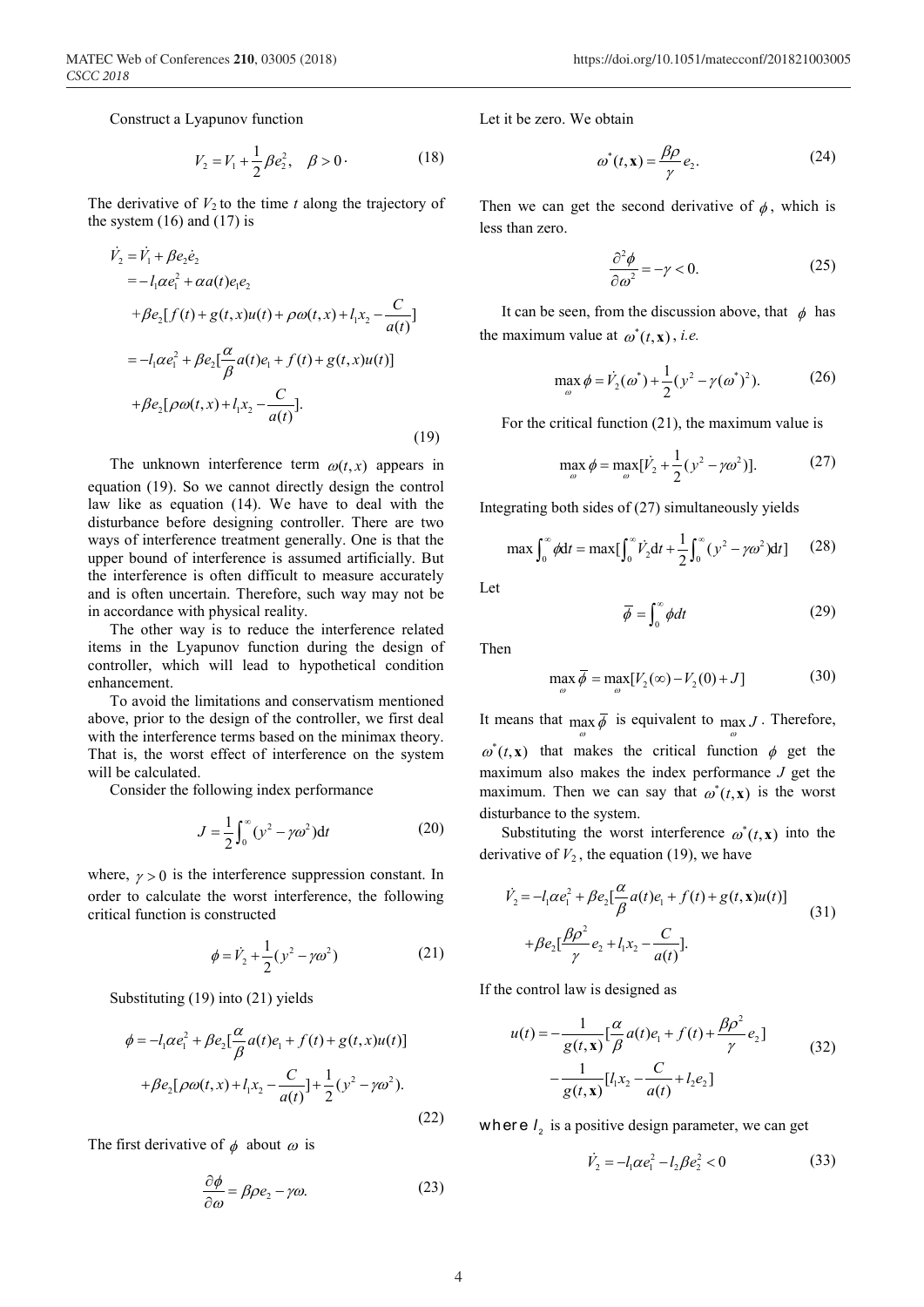From the above presented induction analytic synthesis, we know that the system (4) is asymptotically stable under the designed controller, and then the system (3) with the UDP flow interference has realized the active queue management congestion control.

**Theorem 1**. To any given  $\gamma > 0$ , the system (4) is asymptotically stable under the control law (32).

**Corollary 1**. If the control law (32) is designed properly, the system  $(3)$  can achieve the expected queue length and the proper window size.

# **4 Simulation experiments**

The effectiveness of the proposed minimax based backstepping approach is illustrated by two simulation examples in this section. The first one is provided to check the validity of the results in the stability context, while the second one explains the superiority of the designed nonlinear active queue management controller compared with PI controller.

#### **4.1 Illustrative example 1**

The system parameters considered in the simulation is as follows.

$$
N = 60, \quad C = 3750 \text{ packets/s}, \quad q_{\text{d}} = 375 \text{ packets},
$$
\n
$$
\gamma = 0.2, \quad \alpha = 0.2, \quad \beta = 0.25, \quad l_1 = 0.5, \quad l_2 = 1.
$$

We assume that the network system has different round-trip delays, and is divided into four parts under the multi-protocols.

In the case of the same propagation delay  $T_p = 0.3$ s, we perform the queue length simulations for four different round-trip delays, *i.e.* 250ms, 275ms, 300ms, and 325ms, respectively.

The simulation results are drawn in Fig. 1 to Fig. 4.



**Fig. 1.** Queue tracking error in 250ms of round-trip delay.



**Fig. 2.** Queue tracking error in 275ms of round-trip delay.



**Fig. 3.** Queue tracking error in 300ms of round-trip delay.



**Fig. 4.** Queue tracking error in 325ms of round-trip delay.

From the figures, we can see that although the different round-trip delays produce the different values for queue length errors, the perturbations are still in the ideal range, and the queue length errors converge to zero in a short time.

# **4.2 Illustrative example 2**

The system parameters considered in the simulation is as follows.

$$
N = 60, \quad C = 3750 \text{ packets/s}, \quad q_{\text{d}} = 375 \text{ packets},
$$
\n
$$
W_0 = 8.333, \quad \alpha = 0.2, \quad \beta = 0.25, \quad \gamma = 0.2, \quad l_1 = 0.5, \quad l_2 = 1.
$$

where  $W_0$  is the expected window size. And the values of parameters for PI controller are given as in existing works.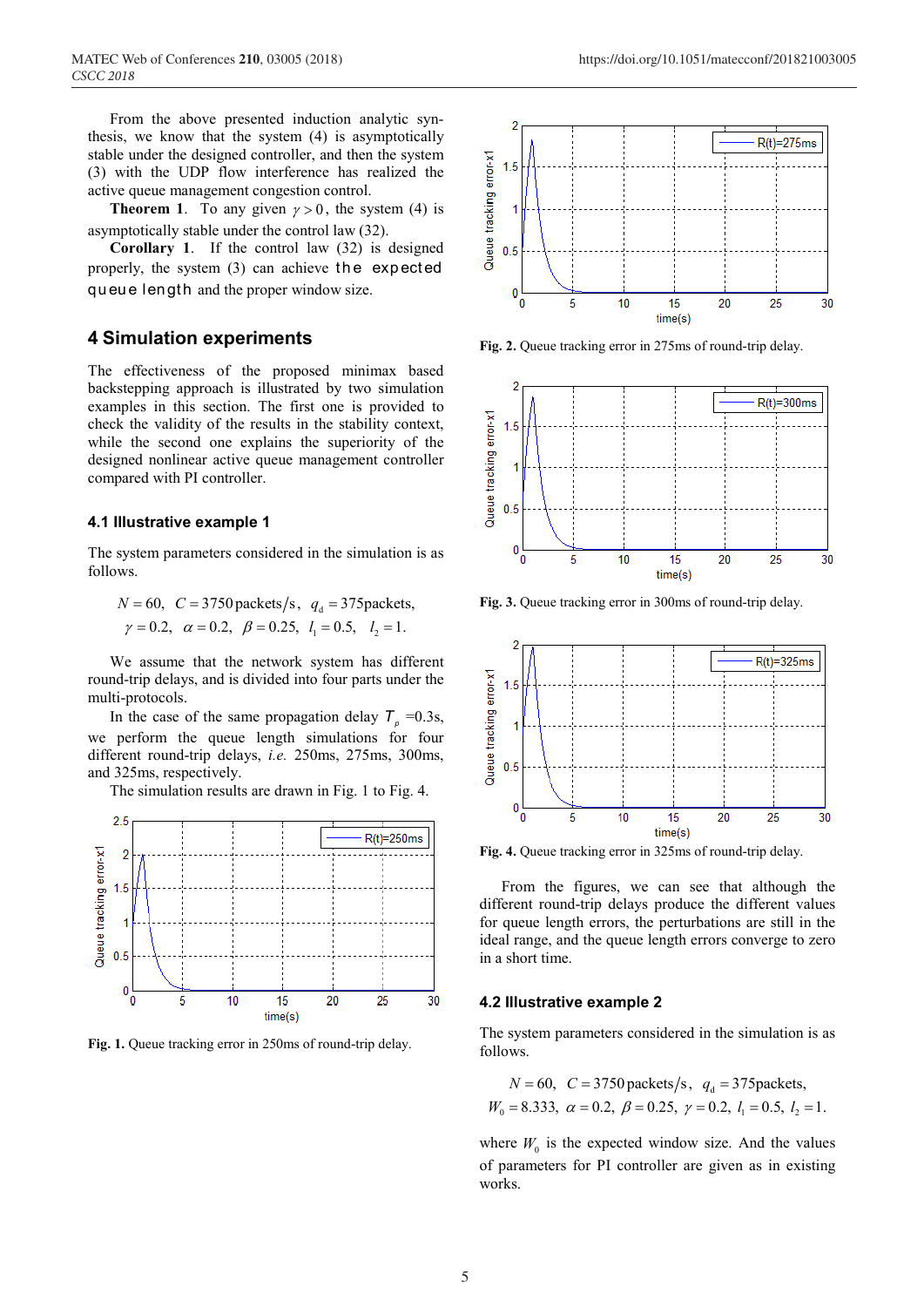$$
k_{\rm p} = 0.5, \quad k_{\rm I} = 0.8.
$$

Fig. 5 and Fig. 6 depict the simulation results of queue length and the window size, respectively.

From Fig. 5, we can see that, in the first 5 seconds of the beginning, the error of queue length under the designed minimax-backstepping (MB) controller is smaller than PI controller, and then converges to 0 faster.

Fig. 6 shows that, during the first 5 seconds of the beginning, the perturbation of the window size under the designed minimax-backstepping controller is much smaller than PI controller, and it is in the ideal range.

The reason for the difference is caused by linearizing the nonlinear network system.



**Fig. 5.** Queue tracking errors under MB and PI controllers.



**Fig. 6.** Window size under MB and PI controllers.

The controller obtained by minimax method has good suppression effect on the UDP flow interference. And the minimax-backstepping controller makes the queue length and the window size in the TCP network system reaching the expected value very quickly.

## **5 Conclusions**

In this work, the congestion control problem is discussed to a class of nonlinear TCP network system by using backstepping technology with the minimax control method. An AQM control algorithm is presented to avoid the influence of retracting interference terms and neglecting feature of systems. To the worst interference calculated with the minimax method, a robust controller is designed. The simulation results show that the method proposed has strong robustness, and can get the faster system response and smaller overshoot.

The research work is supported by the National Natural Science Foundation of China (61773108). In part, it is also supported by Dogus University Fond for Science.

## **References**

- 1. A. Leon-Garcia, I. Widjaja, *Com m un ication Net-wor ks: Fun d am en tal Con cepts an d Key Ar chitec-tur es* (New Yor k, NY: M cGr aw-Hill 2000)
- 2. ATM Forum, Technical Committee, *Traffic Mana-gem en t Sp ecification* (Ver sion 4.1, af-tm -0121.000, 43-55, 1999)
- 3. O. C. Im er , T. Basar , Eu r. J. Con tr. **7,** 2-3 (2001)
- 4. T. Ren, C. Wang, X. Luo, Y. Jing, G.M. Dimirovski, Int. J. Innovative Computing, Inf. an d Con tr. **5**, 8 (2009)
- 5. F. Zh en g, J. Nelson , Automatica **45** (2009)
- 6. Y. Liu, X. P. Liu, Y. W. Jing, S. W. Zhou, ISA Tr an sactions **72** (2018)
- 7. N. El Fezazi, F. El Haoussi, E. H. Tissir, T Alvar ez, J. Fr an klin In stitute **354**, 17 (2017)
- 8. C. V. Hollot, V. Misra, D. Towsley, IEEE Trans. Automa. Contr. **47** (2002)
- 9. H. U. Unal, D. Melchor-Aguilar, D. Ustebay, S. I. Niculescu, H. Ozbay, Comput. Communications **36** (2013)
- 10. P. Wang, D. J. Zhu, X. H. Lu, Telecom. Systems **64** (2017)
- 11. Q. Chen, O. W. Yang, IEEE Trans. Automa. Contr. **52** (2009)
- 12. W. J. Changa, Y. T. Menga, K. H. Tsai, Intl. J. Systems Science **43**, 12 (2012)
- 13. E. Abolfazli, V. Shah-Mansouri, IEEE Int. Conf. Mobile & Wireless Networks, 1840-1844 (2015)